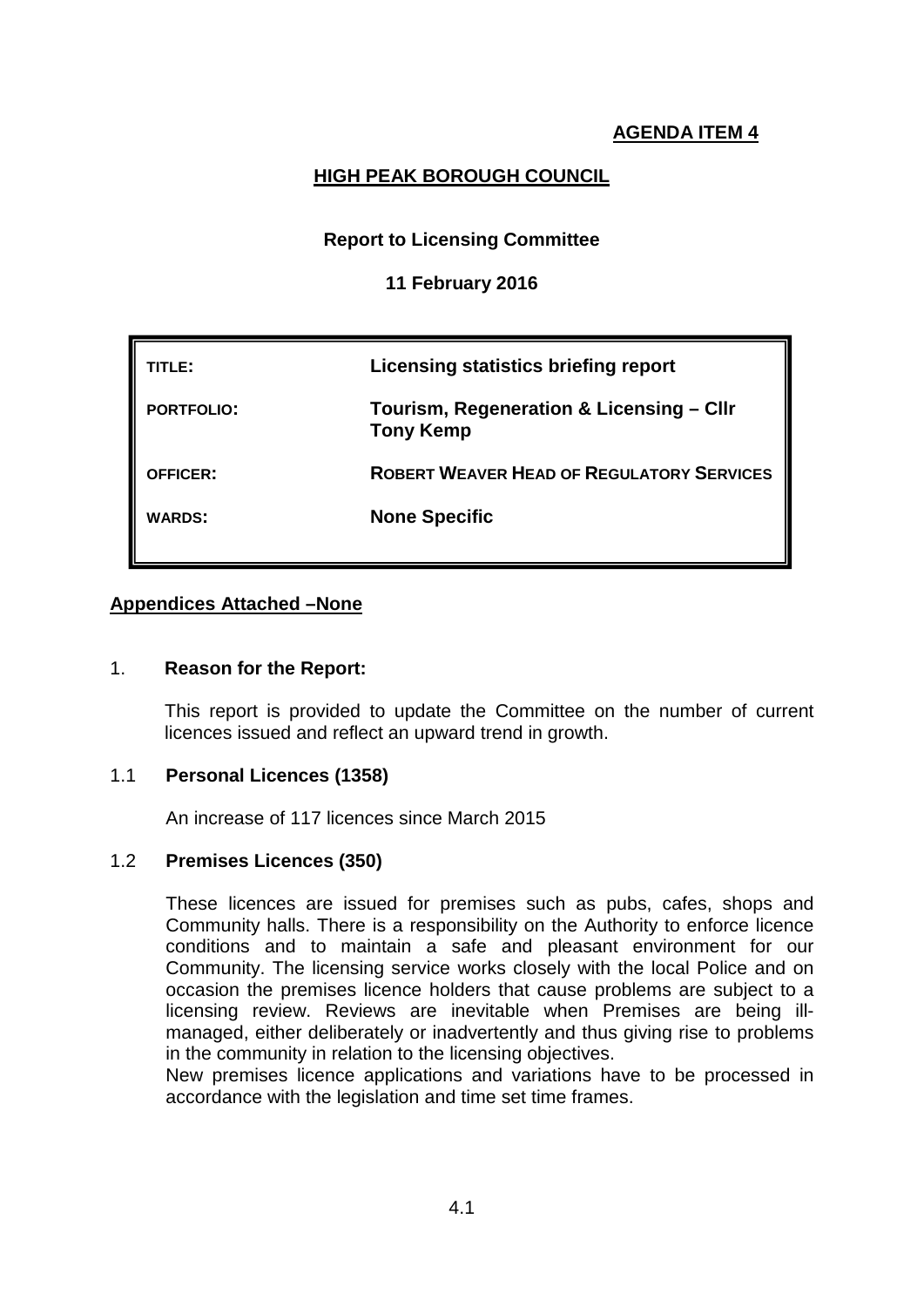# 2.0 **Temporary Event Notices issued since March 2015 (283)**

Temporary Event Notices are served on the Authority by individuals that wish to conduct a licensable activity on an add hoc basis. This is permitted through the Licensing Act 2005 and is subject to strict criteria which have to be checked by the licensing service at the time of application. On occasions the Police and/or Environmental Health may object to a notice and this is then subject to a Sub-Committee hearing.

# 3.0 **Hackney Carriage Vehicle Licences (136)**

Hackney Carriage licences are restricted to 130 in the High Peak. Each vehicle is subject to 6 monthly inspections/testing and renewal application. Six additional licences have been granted for wheelchair accessible vehicles. This will hopefully provide much needed services to wheelchair users in the Community.

## 3.1 **Private Hire Vehicle Licences (307)**

The licensing service has seen an increase in the Private Hire Vehicle Licences since 2012. This has been due to a further increase in the amount of Executive Hire (Chauffeur) Companies that have set up their headquarters or head offices in the High Peak. As with hackney carriages these vehicles are subject to six monthly testing. This trend has seen a constant increase over the last three year period.

Account code income figures for the Private Hire /Executive Hire sector show

2013/2014 £90,230.65 2014/2015 £110,691.36 2015 to date £120, 485.00

The majority of the increase has been the expansion of Chauffeur services at Manchester Airport over this period.

It is likely that some of the income generated will be used to provide the necessary driver training on issues such as safeguarding.

## 3.2 **Combined Driver Licences (741)**

As with Private Hire Vehicle Licences the Authority has seen an increase in the amount of applications. The main criteria allowing the Authority to issue a licence, is that the applicant is a fit and proper person to hold the licence and does not pose a threat to the public. This figure represents a16% increase on the last reported figures presented in March 2015 of 641.

## 3.3 **Private Hire Operator Licences (76)**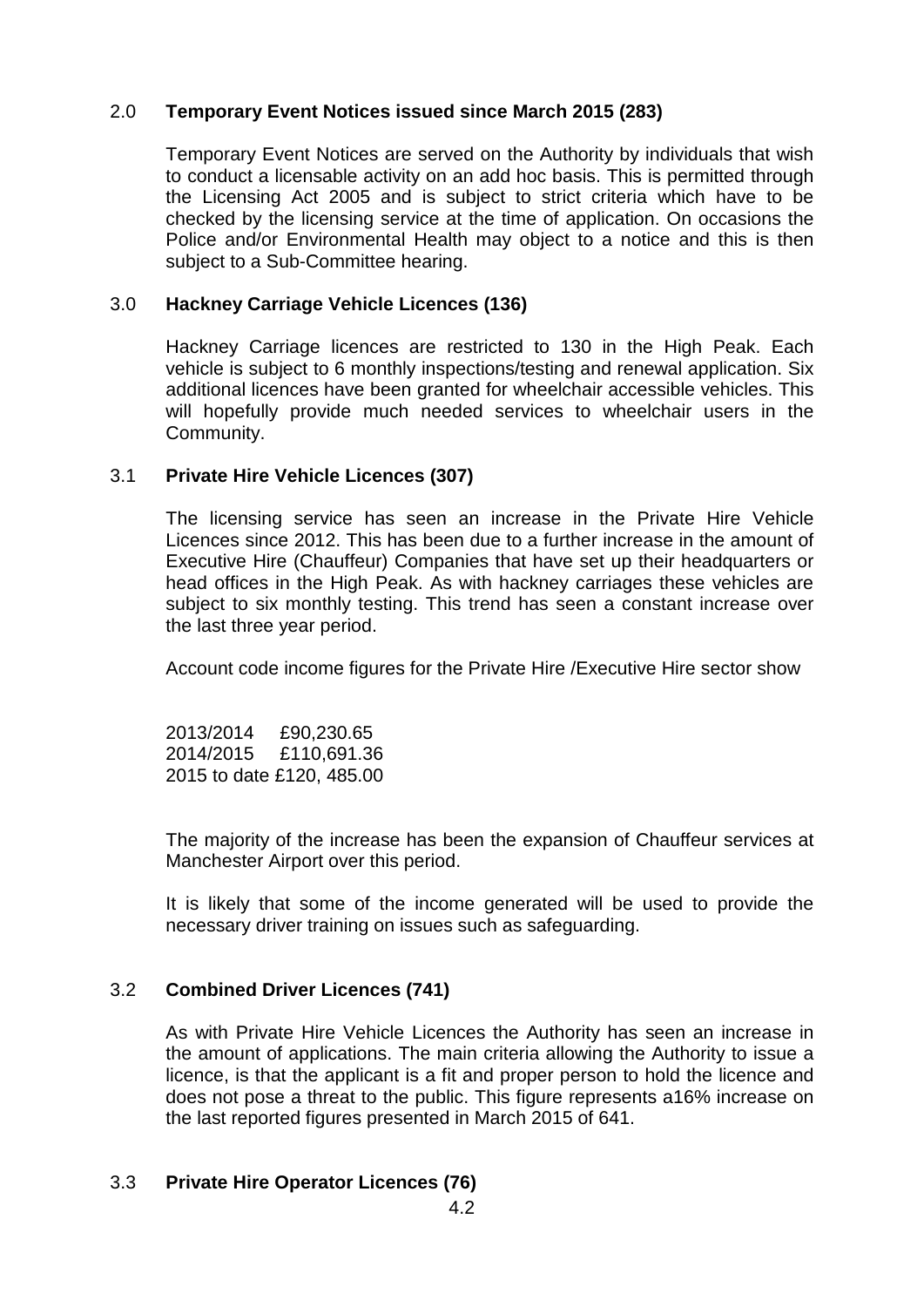Operators Licences have also seen an increase inline with the Executive Hire sector increase.

- 4.0 In addition, the licensing team currently processes, administers and inspects as necessary with Environmental Health, the following types of licences:
	- 21 Scrap Metal Collector Licences
	- 11 Scrap Metal Site Licences
	- 21 Street Trading Consents
	- 54 Street Collection Permits
	- 14 House to House Permits
	- 8 Animal Boarding Licences
	- 5 Riding Establishment Licences
	- 34 Personal tattoo/acupuncture Registrations
	- 18 Acupuncture Premises Registration
	- 7 Pet shop Licences

In summary, the service has seen growth overall in the last financial year.

#### 5. **Options and Analysis**

5.1 There are no options to consider

#### 6. **Implications**

6.1 Community Safety - (Crime and Disorder Act 1998)

No Implications

# 6.2 Workforce

No Implications.

#### 6.3 Equality and Diversity/Equality Impact Assessment

This report has been prepared in accordance with the Council's Diversity and Equality Policies.

6.4 Financial Considerations

None

6.5 Legal

The Licences are issued in accordance with the Local Government